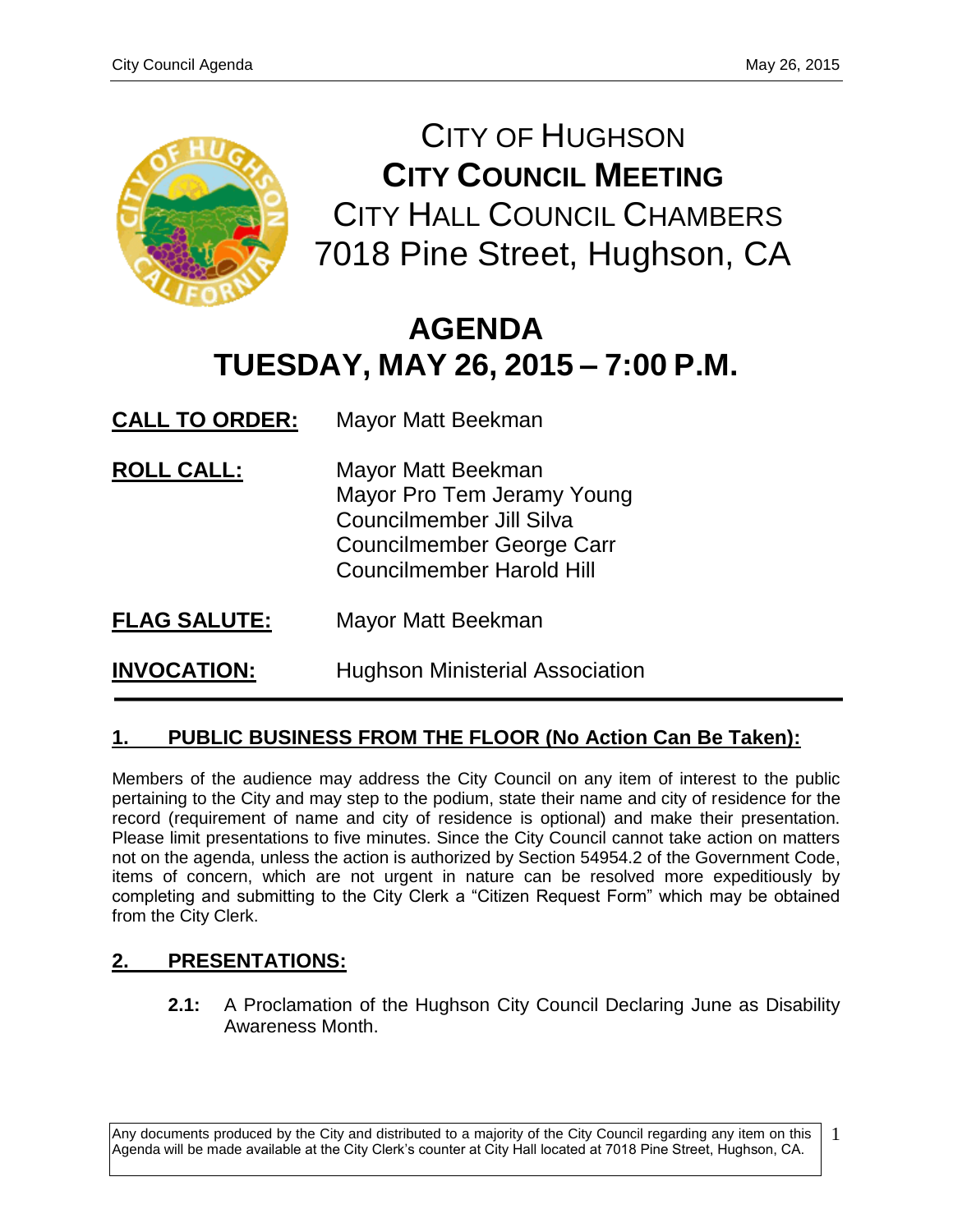# **3. CONSENT CALENDAR:**

**All items listed on the Consent Calendar are to be acted upon by a single action of the City Council unless otherwise requested by an individual Councilmember for special consideration. Otherwise, the recommendation of staff will be accepted and acted upon by roll call vote.**

- **3.1:** Approve the Minutes of the Regular Meeting of May 11, 2015.
- **3.2:** Approve the Warrants Register.
- **3.3:** Review and Approve the City of Hughson Treasurer's Report: Investment Portfolio Report for March 2015.
- **3.4:** Accept the Quarterly City of Hughson Legislative Report.

#### **4. UNFINISHED BUSINESS:**

**4.1:** Discuss and Consider Direction to City staff on the City Owned Property Located on Leedom Road near the Waste Water Treatment Facility.

## **5. PUBLIC HEARING TO CONSIDER THE FOLLOWING:**

- **5.1:** Introduce and Waive the First Reading of Ordinance No. 2015-03, amending Title 8, Chapter 8.30, Section 130 of the Hughson Municipal Code – Urban Water Quality Control.
- **5.2:** Introduce and Waive the First Reading of Ordinance No. 2015-04, amending the Development Agreement by and between the City of Hughson and Feathers Glen, LLC, EF Communities, Inc., and Adeline Feathers relating to the development known as Feathers Glen.
- **5.3:** Introduce and Waive the First Reading of Ordinance No. 2015-05, amending the Hughson Municipal Code (HMC) Chapter 17.03.060 – Parking.
- **5.4:** Consider Resolution No. 2015-16, determining that Right-of-Way on Fourth Street between Hughson Avenue and Charo Street is unnecessary for present and prospective public use; and vacate said right-of-way (ROW) through resolution, contingent on the installation of the referenced public improvements as well as commencement of building construction on the proposed site as approved by the City Hughson.
- **5.5:** Introduce and Waive First Reading of the Ordinance No. 2015-06, amending Hughson Municipal Code Title 13 Chapter 13.04.340 - Water Conservation and Prohibition on Water Waste.

Any documents produced by the City and distributed to a majority of the City Council regarding any item on this Agenda will be made available at the City Clerk's counter at City Hall located at 7018 Pine Street, Hughson, CA. 2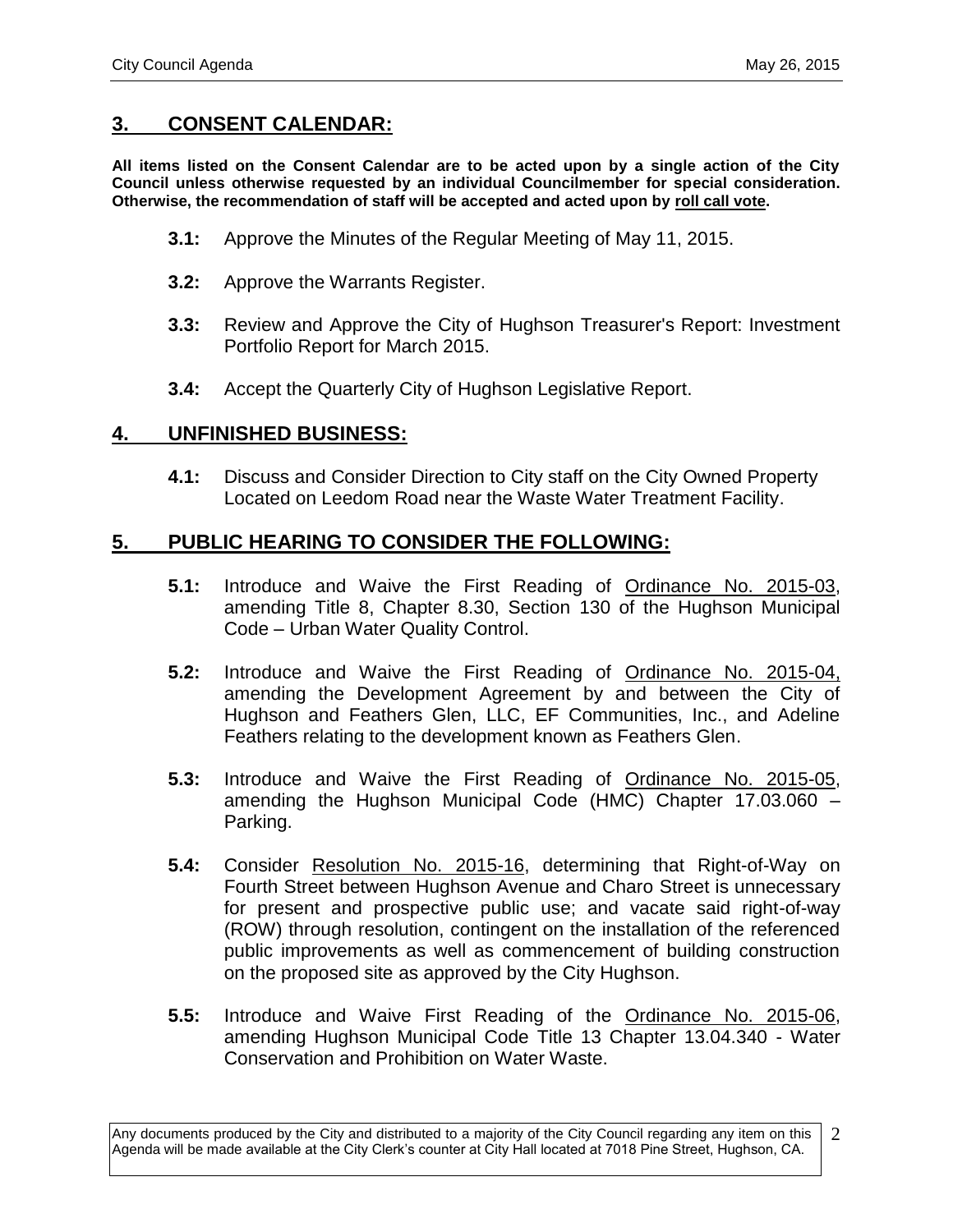## **6. NEW BUSINESS: None.**

## **7. CORRESPONDENCE:**

- **7.1:** Update of the Hatch Road and Santa Fe Avenue Signal Project.
- **7.2:** Parks and Recreation Commission Agenda, May 12, 2015.

#### **8. COMMENTS:**

**8.1:** Staff Reports and Comments: (Information Only – No Action)

**City Manager:** 

**City Clerk:**

**Community Development Director:**

**Director of Finance:**

**Police Services:**

**City Attorney:**

- **8.2:** Council Comments: (Information Only No Action)
- **8.3:** Mayor's Comments: (Information Only No Action)

# **9. CLOSED SESSION TO DISCUSS THE FOLLOWING:**

**9.1: PUBLIC EMPLOYEE PERFORMANCE EVALUATION** pursuant to Government Code Section 54957:

Title: City Manager

# **10. REPORT FROM CLOSED SESSION:**

# **ADJOURNMENT:**

#### **WAIVER WARNING**

If you challenge a decision/direction of the City Council in court, you may be limited to raising only those issues you or someone else raised at a public hearing(s) described in this Agenda, or in written correspondence delivered to the City of Hughson at or prior to, the public hearing(s).

# **UPCOMING EVENTS:**

Any documents produced by the City and distributed to a majority of the City Council regarding any item on this Agenda will be made available at the City Clerk's counter at City Hall located at 7018 Pine Street, Hughson, CA. 3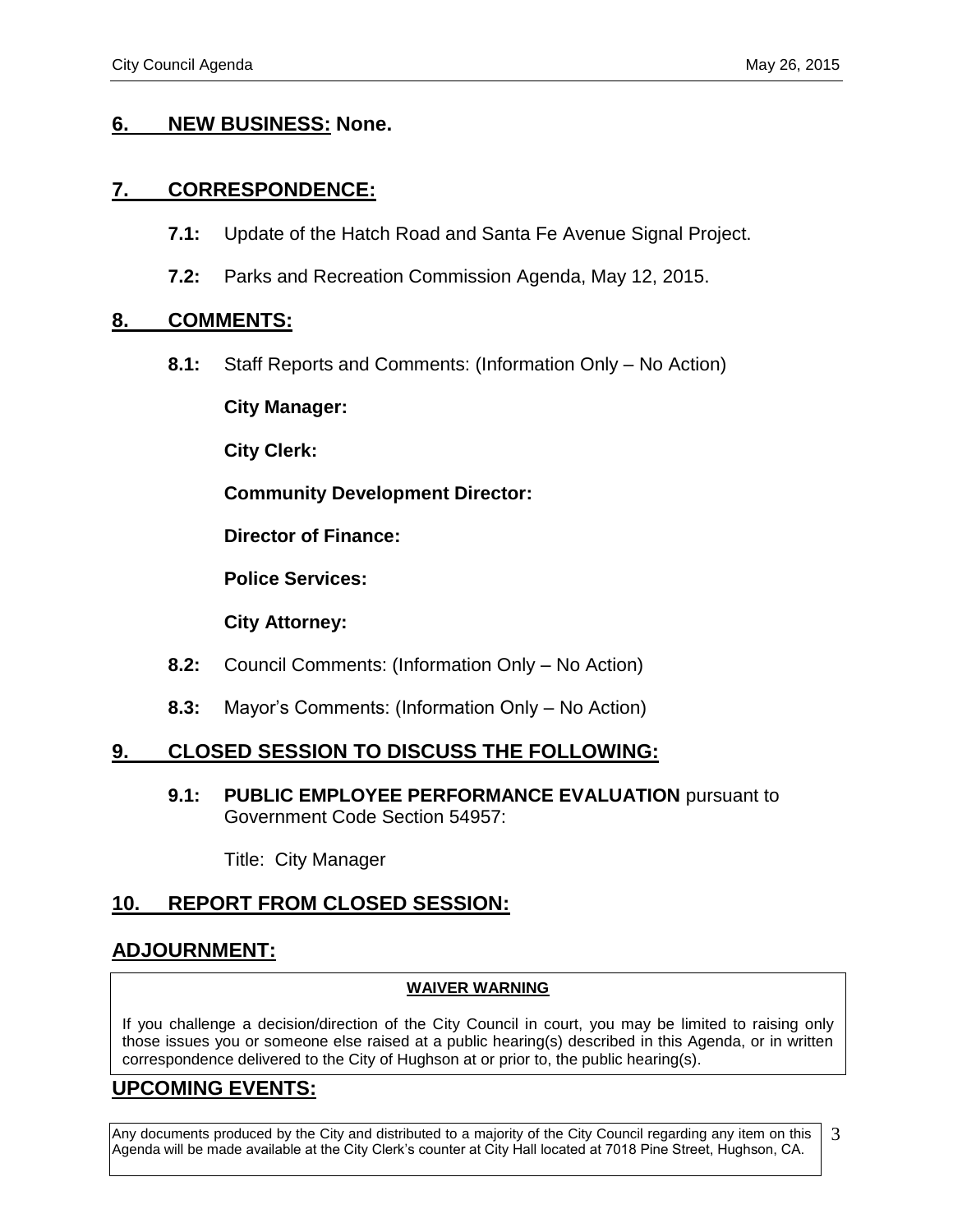| <b>May 28</b> | Hughson Farmer's Market, Downtown Hughson, Charles St, 4:00-8:00 p.m.<br>$\blacksquare$ |  |  |
|---------------|-----------------------------------------------------------------------------------------|--|--|
| June 6        | Hughson's Concert Series: Downtown, Hughson Avenue, 6:00-9:00 p.m.                      |  |  |
| June 8        | City Council Meeting, City Hall Chambers, 7:00 p.m.                                     |  |  |
| June 9        | Parks and Recreation Commission Meeting, City Hall Chambers, 6:00 p.m.<br>٠             |  |  |
| June 11       | Hughson Farmer's Market, Downtown Hughson, Charles St, 4:00-8:00 p.m.                   |  |  |
| June 13       | Hughson's Concert Series: Downtown, Hughson Avenue, 6:00-9:00 p.m.<br>п                 |  |  |
| June 16       | Planning Commission Meeting, City Hall Chambers, 6:00 p.m.                              |  |  |
| June 20       | Hughson's Concert Series: Downtown, Hughson Avenue, 6:00-9:00 p.m.                      |  |  |
| June 20       | Hughson Fire Protection District Centenniel, Charles St., TBD<br>п                      |  |  |
| June 22       | City Council Meeting, City Hall Chambers, 7:00 p.m.                                     |  |  |
| June 25       | Hughson Farmer's Market, Downtown Hughson, Charles St, 4:00-8:00 p.m.                   |  |  |

#### **RULES FOR ADDRESSING CITY COUNCIL**

Members of the audience who wish to address the City Council are requested to complete one of the forms located on the table at the entrance of the Council Chambers and submit it to the City Clerk. **Filling out the card is voluntary.**

#### **AFFIDAVIT OF POSTING**

| <b>DATE:</b> | May 22, 2015           | TIME:   | 00pm?      |
|--------------|------------------------|---------|------------|
| <b>NAME:</b> | Dominique Spinale Romo | TITI F. | City Clerk |

#### **AMERICANS WITH DISABILITIES ACT/CALIFORNIA BROWN ACT NOTIFICATION FOR THE CITY OF HUGHSON**

This Agenda shall be made available upon request in alternative formats to persons with a disability; as required by the Americans with Disabilities Act of 1990 (42 U.S.C. Section 12132) and the Ralph M. Brown Act (California Government Code Section 54954.2).

**Disabled or Special needs Accommodation**: In compliance with the Americans with Disabilities Act, persons requesting a disability related modification or accommodation in order to participate in the meeting and/or if you need assistance to attend or participate in a City Council meeting, please contact the City Clerk's office at (209) 883-4054. Notification at least 48-hours prior to the meeting will assist the City Clerk in assuring that reasonable accommodations are made to provide accessibility to the meeting.

#### **Notice Regarding Non-English Speakers:**

Pursuant to California Constitution Article III, Section IV, establishing English as the official language for the State of California, and in accordance with California Code of Civil Procedures Section 185, which requires proceedings before any State Court to be in English, notice is hereby given that all proceedings before the City of Hughson City Council shall be in English and anyone wishing to address the Council is

Any documents produced by the City and distributed to a majority of the City Council regarding any item on this Agenda will be made available at the City Clerk's counter at City Hall located at 7018 Pine Street, Hughson, CA. 4